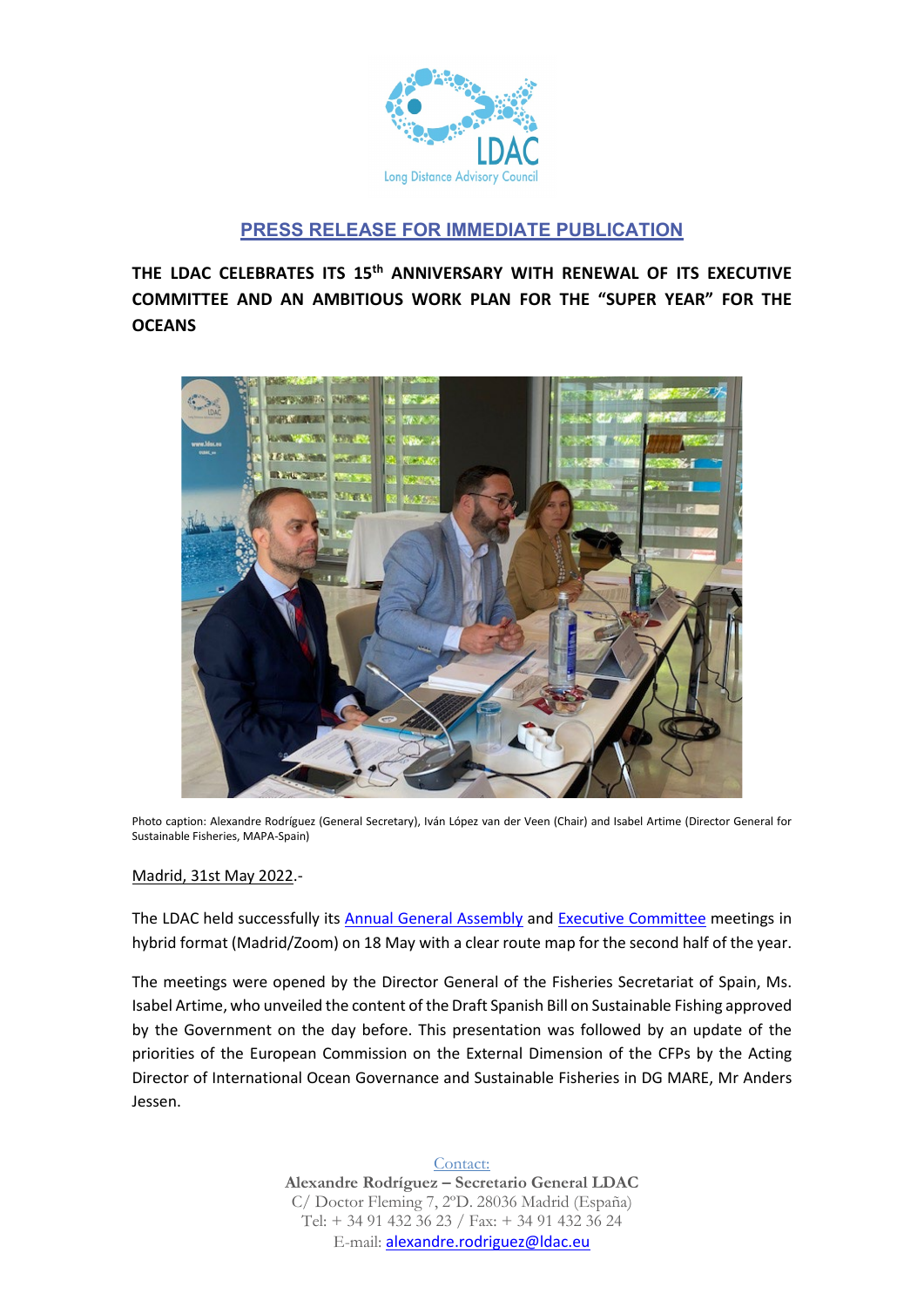

The main outcomes of the LDAC meetings were the approval of the LDAC accounts and work programme for 2022-2023 and the elections for the Chair, Vice Chairs and members of the Executive Committee for a three year-term (June 2022-May 2025). Iván López van der Veen (AGARBA-ARVI) was re-elected as Chair for a third mandate. Vanya Vulperhost (OCEANA) was appointed new First Vice Chair and NGO coordinator, in succession of Béatrice Gorez (CFFA-CAPE). Juan Manuel Liria (CEPESCA) and Marc Ghiglia (CNPMEM-UAPF) were also re-elected as Second and Third Vice Chairs on behalf of the fishing sector.

Regarding the membership of the ExCom, there was a total of 23 seats filled out of 25, with only 2 vacancies on the Other Interest Groups (8 of 10). For the fishing sector, the 15 seats were fully occupied. For the catching sub-sector, Spain got three seats, followed by France with two seats; Portugal, Ireland, The Netherlands, Estonia, Lithuania, Germany, Denmark and Poland retained one seat. The remaining two seats were for EU organisations representing trade unions (ETF) and processing and trading (AIPCE-CEP).

On policy recommendations, the members of the LDAC Executive Committee adopted an important piece of advice on the [inclusion and implementation](https://ldac.eu/images/EN_LDAC_Advice_Policy_Recommendations_Social_Clause_SFPAs_27May2022.pdf) of the social clause on the [Sustainable Fishing Partnership Agreements \(SFPAs\).](https://ldac.eu/images/EN_LDAC_Advice_Policy_Recommendations_Social_Clause_SFPAs_27May2022.pdf) There was also a debate on a proposal for advice based on a presentation given of the [Environmental Justice Foundation \(EJF\)](https://ejfoundation.org/reports/the-ever-widening-net-mapping-the-scale-nature-and-corporate-structures-of-illegal-unreported-and-unregulated-fishing-by-the-chinese-distant-water-fleet) report on [the impact of documented cases of IUU Fishing by the Chinese Distant Water Fleets.](https://ejfoundation.org/reports/the-ever-widening-net-mapping-the-scale-nature-and-corporate-structures-of-illegal-unreported-and-unregulated-fishing-by-the-chinese-distant-water-fleet)

In terms of work planning for the second half of the year, the LDAC agreed to focus its efforts in setting up dedicated Focus Groups to issue a number of recommendations on a variety of topics such as implementation of Green Deal and energy efficiency; fight against IUU fishing, conservation and management measures on RFMOs (IOTC, ICCAT and NAFO); promotion of regional Fisheries management for small pelagic and demersal species in West Africa; or improving cooperation with Morocco in fisheries management and control, as well as labour and social aspects.

In relation to representation and outreach, a LDAC delegation will be present and actively participate in a number of international meetings in the field of International Ocean Governance such as the [EU CFP Report Stakeholder Event](https://ec.europa.eu/oceans-and-fisheries/news/register-now-stakeholder-event-common-fisheries-policy-10-june-2022-2022-04-20_es) (10 June), coordination with ICES on Ecosystem and Mixed Fisheries Approach (MIACO, 22-23 June) or contributions to the UN SDG14 [Conference in Lisbon \(27 June-2 July\).](https://www.un.org/en/conferences/ocean2022)

The LDAC also agreed to look at the possibility of organising high level workshops to highlight the value and role of artisanal fishers in third countries beneficiaries of SFPAs, within the framework of the International Year of Artisanal Fisheries and Aquaculture (IYAFA); promoting the role of European fishing investments in third countries and its contribution to socioeconomic development; and giving recognition and visibility to the role of women in fisheries.

### Contact:

**Alexandre Rodríguez – Secretario General LDAC** C/ Doctor Fleming 7, 2ºD. 28036 Madrid (España) Tel: + 34 91 432 36 23 / Fax: + 34 91 432 36 24 E-mail: [alexandre.rodriguez@ldac.eu](mailto:alexandre.rodriguez@ldac.eu)